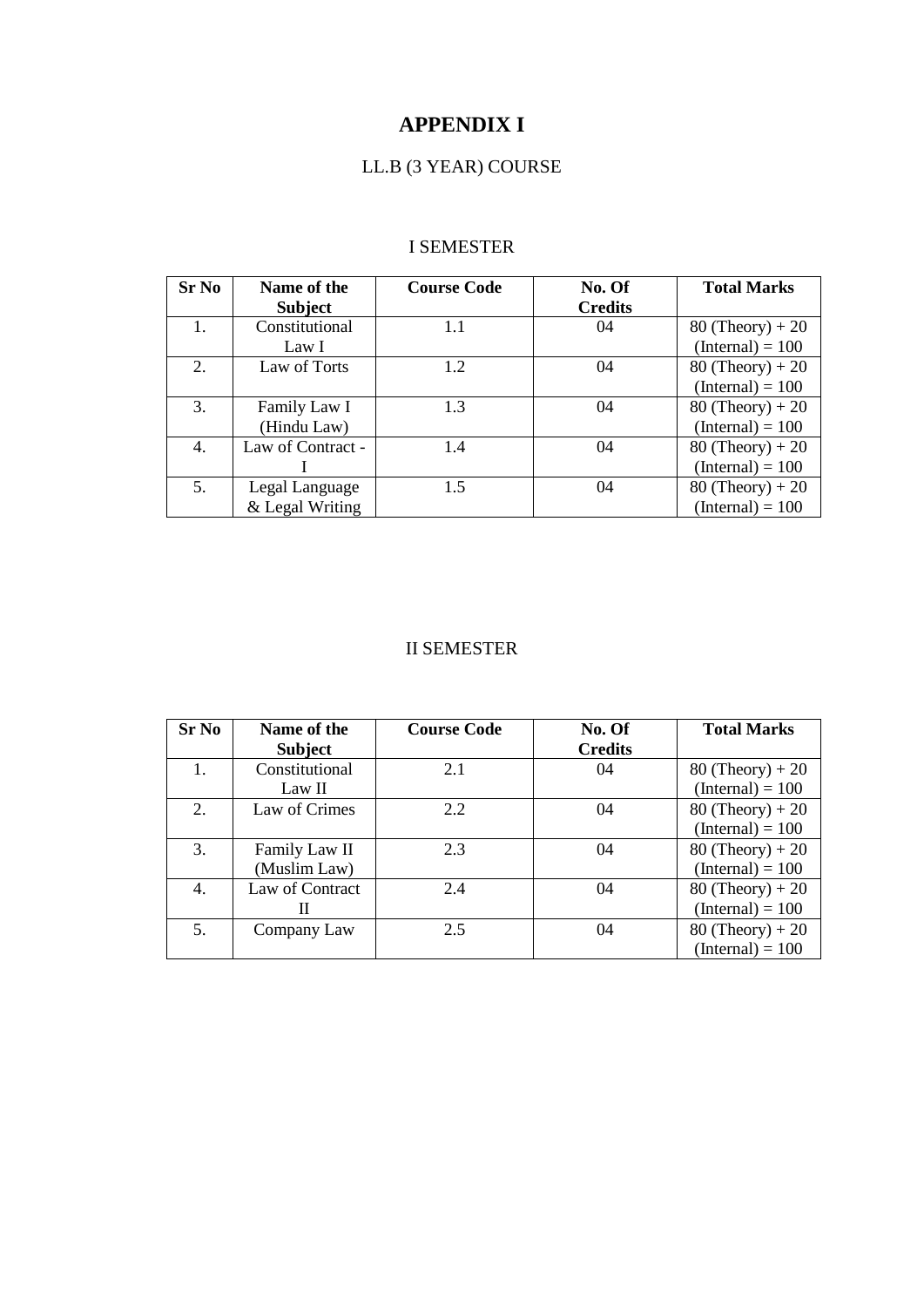## III SEMESTER

| Sr No | Name of the<br><b>Subject</b> | <b>Course Code</b> | No. Of<br><b>Credits</b> | <b>Total Marks</b> |
|-------|-------------------------------|--------------------|--------------------------|--------------------|
| 1.    | Jurisprudence                 | 3.1                | 04                       | $80$ (Theory) + 20 |
|       |                               |                    |                          | $(Internal) = 100$ |
| 2.    | Civil Procedure               | 3.2                | 04                       | $80$ (Theory) + 20 |
|       | Code &                        |                    |                          | $(Internal) = 100$ |
|       | <b>Limitation Act</b>         |                    |                          |                    |
| 3.    | Labour Law I                  | 3.3                | 04                       | $80$ (Theory) + 20 |
|       |                               |                    |                          | $(Internal) = 100$ |
| 4.    | Law of Taxation               | 3.4                | 04                       | $80$ (Theory) + 20 |
|       |                               |                    |                          | $(Internal) = 100$ |
| 5.    | Cyber Law                     | 3.5                | 04                       | $80$ (Theory) + 20 |
|       |                               |                    |                          | $(Internal) = 100$ |

## IV SEMESTER

| <b>Sr No</b> | Name of the              | <b>Course Code</b> | No. Of         | <b>Total Marks</b> |
|--------------|--------------------------|--------------------|----------------|--------------------|
|              | <b>Subject</b>           |                    | <b>Credits</b> |                    |
| 1.           | Administrative           | 4.1                | 04             | $80$ (Theory) + 20 |
|              | Law                      |                    |                | $(Internal) = 100$ |
| 2.           | Criminal                 | 4.2                | 04             | $80$ (Theory) + 20 |
|              | Procedure Code           |                    |                | $(Internal) = 100$ |
| 3.           | Labour Law II            | 4.3                | 04             | $80$ (Theory) + 20 |
|              |                          |                    |                | $(Internal) = 100$ |
| 4.           | <b>Optional Paper</b>    | 4.4                | 04             | $80$ (Theory) + 20 |
|              | Banking Law/             | 4.4.1/             |                | $(Internal) = 100$ |
|              | <b>Insurance Law</b>     | 4.4.2              |                |                    |
| 5.           | <b>Clinical Paper I</b>  |                    |                | 100                |
|              | <b>Alternate Dispute</b> | 4.5                | 04             | No Theory          |
|              | Resolution               |                    |                | Examination        |
|              | (ADR) (8.5)              |                    |                |                    |
|              |                          |                    |                |                    |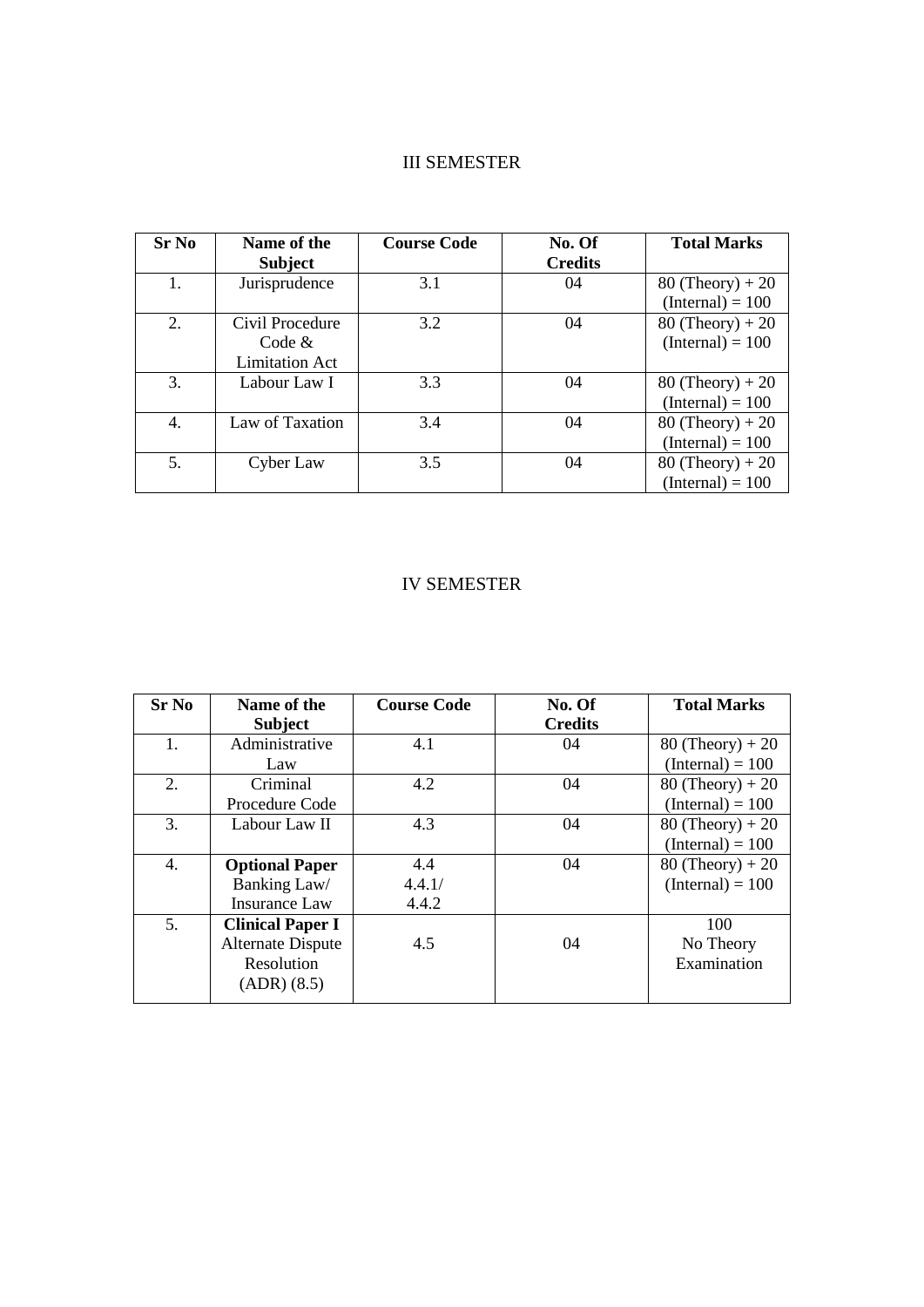#### V SEMESTER

| <b>Sr No</b> | Name of the              | <b>Course Code</b> | No. Of         | <b>Total Marks</b> |
|--------------|--------------------------|--------------------|----------------|--------------------|
|              | <b>Subject</b>           |                    | <b>Credits</b> |                    |
| 1.           | Public                   | 5.1                | 04             | $80$ (Theory) + 20 |
|              | <b>International Law</b> |                    |                | $(Internal) = 100$ |
| 2.           | Law of Evidence          | 5.2                | 04             | $80$ (Theory) + 20 |
|              |                          |                    |                | $(Internal) = 100$ |
| 3.           | Intellectual             | 5.3                | 04             | $80$ (Theory) + 20 |
|              | Property Law             |                    |                | $(Internal) = 100$ |
| 4.           | Land Law                 | 5.4                | 04             | $80$ (Theory) + 20 |
|              |                          |                    |                | $(Internal) = 100$ |
| 5.           | <b>Optional Paper</b>    | 5.5                | 04             | $80$ (Theory) + 20 |
|              | Health Law/              | 5.5.1/             |                | $(Internal) = 100$ |
|              | Law of Consumer          | 5.5.2              |                |                    |
|              | Protection and           |                    |                |                    |
|              | Right to                 |                    |                |                    |
|              | Information              |                    |                |                    |
| 6.           | <b>Clinical Paper II</b> | 5.6                | 04             |                    |
|              | Professional             |                    |                | 100                |
|              | Ethics &                 |                    |                |                    |
|              | Professional             |                    |                | No Theory          |
|              | Accounting               |                    |                | Examination        |
|              | System                   |                    |                |                    |

#### VI SEMSTER

| <b>Sr No</b> | Name of the<br><b>Subject</b> | <b>Course Code</b> | No. Of<br><b>Credits</b> | <b>Total Marks</b> |
|--------------|-------------------------------|--------------------|--------------------------|--------------------|
| 1.           | Interpretation of             | 6.1                | 04                       | $80$ (Theory) + 20 |
|              | <b>Statutes</b>               |                    |                          | $(Internal) = 100$ |
| 2.           | Law of Transfer               | 6.2                | 04                       | $80$ (Theory) + 20 |
|              | of Property                   |                    |                          | $(Internal) = 100$ |
| 3.           | <b>Optional Paper</b>         | 6.3                | 04                       | $80$ (Theory) + 20 |
|              | Human Rights/                 | 6.3.1/             |                          | $(Internal) = 100$ |
|              | Women and Law                 | 6.3.2              |                          |                    |
| 4.           | Environmental                 | 6.4                | 04                       | $80$ (Theory) + 20 |
|              | Law                           |                    |                          | $(Internal) = 100$ |
| 5.           | <b>Clinical Paper</b>         | 6.5                | 04                       | 100                |
|              | Ш                             |                    |                          | No Theory          |
|              | Moot Court &                  |                    |                          | Examination        |
|              | Internship                    |                    |                          |                    |
| 6.           | <b>Clinical Paper</b>         | 6.6                | 04                       | 100                |
|              | IV                            |                    |                          | No Theory          |
|              | Drafting, Pleading            |                    |                          | Examination        |
|              | & Conveyancing                |                    |                          |                    |

**Note: Wherever an option has been given for a student to choose a subject under this scheme, the student will have to choose any one subject from amongst the options**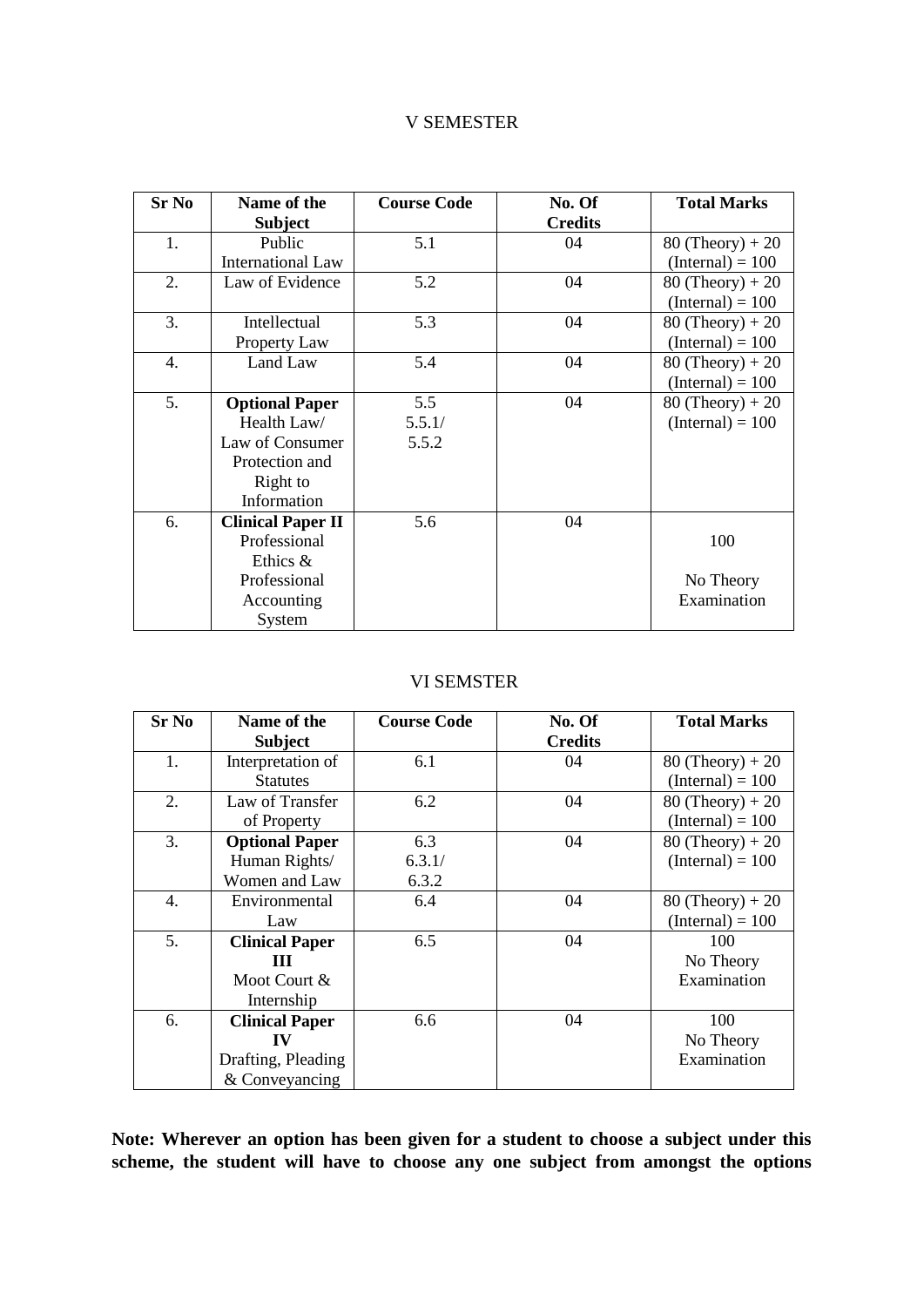**provided under this scheme. Also, once a student has chosen a particular subject, he/she will not be allowed to change the optional subject at any later point.** 

| Sr.No          | Name of the Subjects                  | Course | No. of  | <b>Total Marks</b>                  |
|----------------|---------------------------------------|--------|---------|-------------------------------------|
|                |                                       | Code   | Credits |                                     |
| $\mathbf{1}$   | <b>Public International Law</b>       | 5.1    | 04      | 80 (Theory)+20 (Internal)=100       |
| $\overline{2}$ | Law of Evidence                       | 5.2    | 04      | 80 (Theory)+ 20 (Internal) = 100    |
| 3              | Intellectual Property of Law          | 5.3    | 04      | 80 (Theory) + 20 (Internal) = $100$ |
| $\overline{4}$ | Land Law                              | 5.4    | 04      | 80 (Theory) + 20 (Internal) = $100$ |
| 5              | <b>Optional Paper-</b>                | 5.5.1/ | 04      | 80 (Theory)+ 20 (Internal) = 100    |
|                | Health Law/Law of Consumer            | 5.5.2  |         |                                     |
|                | Protection and Right to               |        |         |                                     |
|                | Information                           |        |         |                                     |
| 6              | <b>Clinical Paper II</b>              | 5.6    | 04      | 100 No Theory Examination           |
|                | Professional Ethics and               |        |         | (External Examiner)                 |
|                | <b>Professional Accounting System</b> |        |         |                                     |

## V SEMESTER **SEMESTER (3 YRS)**

### VI SEMESTER **SEMESTER (3 YRS)**

| Sr.No          | Name of the Subjects                                       | Course<br>Code  | No. of<br>Credits | <b>Total Marks</b>                               |
|----------------|------------------------------------------------------------|-----------------|-------------------|--------------------------------------------------|
| $\mathbf{1}$   | Interpretation of Statutes                                 | 6.1             | 04                | 80 (Theory) + 20 (Internal) =<br>100             |
| $\overline{2}$ | Law Transfer of Property                                   | 6.2             | 04                | 80 (Theory) + 20 (Internal) =<br>100             |
| $\overline{3}$ | <b>Optional Paper-</b><br>Human Rights/ Women & Law        | 6.3.1/<br>6.3.2 | 04                | 80 (Theory) + 20 (Internal) =<br>100             |
| 4              | <b>Environmental Law</b>                                   | 6.4             | 04                | 80 (Theory) + 20 (Internal) =<br>100             |
| 5              | Clinical Paper III-<br>Moot Courts *                       | 6.5             | 04                | 100 No Theory Examination<br>(External Examiner) |
| 6              | Clinical Paper IV-<br>Drafting, Pleading &<br>Conveyancing | 6.6             | 04                | 100 No Theory Examination<br>(External Examiner) |

NOTE : \*This paper comprises of two parts, one viva voce examination on cumulative internship of twelve weeks and moot courts examination. Student has to prepare a record of atleast three moot courts which he has participated and presented in this semester. Out of these three he will be ask to present one moot court by the external examiner at the time of viva-voce examination. Total 100 marks shall be distributed as under –

30 marks for written work of moot courts record and internship diary.

30 marks for vivo voce examination on internship.